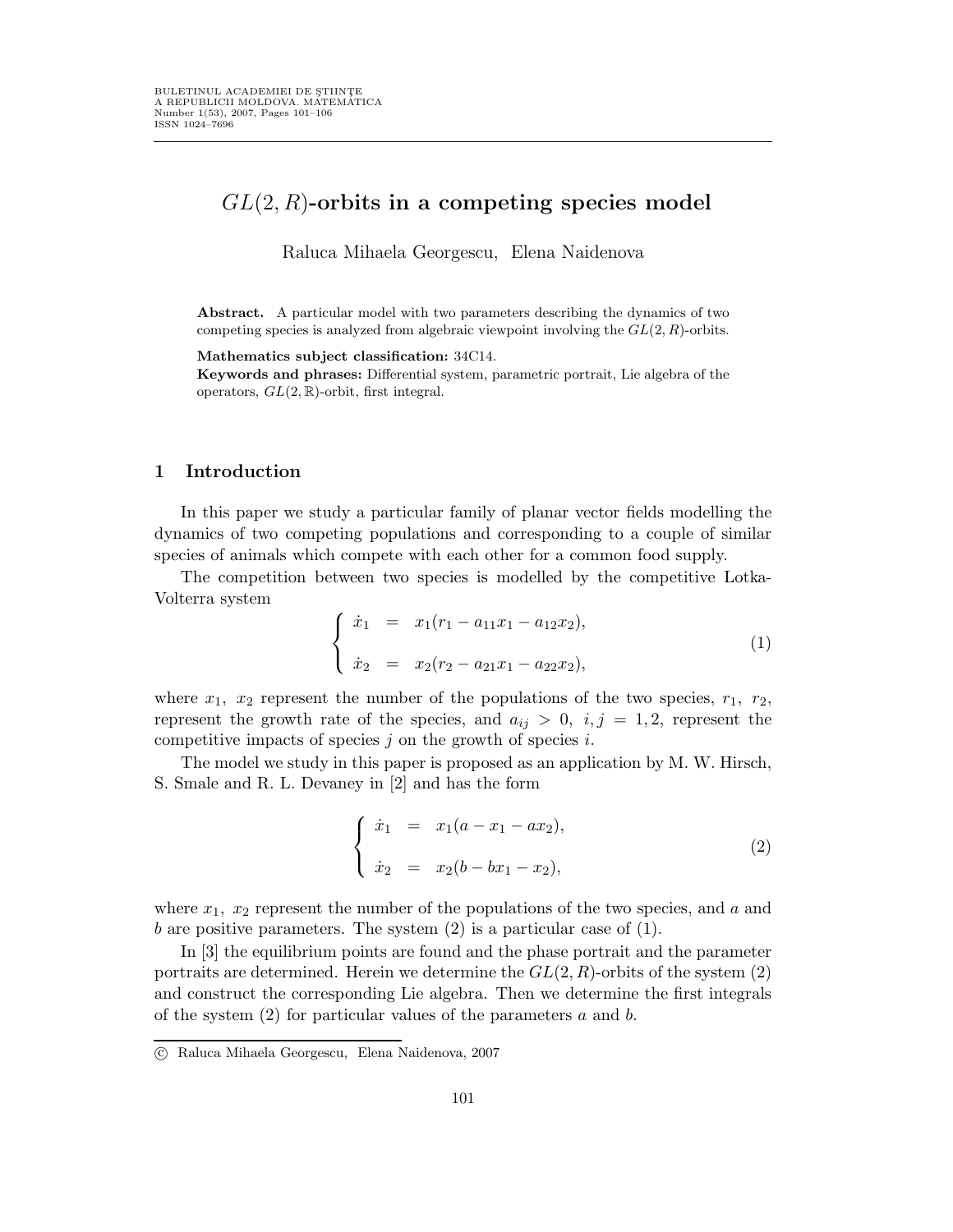### 2  $GL(2, R)$ -orbits of the system  $(2)$

In the tensorial form the system (2) reads

$$
\dot{x}^j = a^j_\alpha x^\alpha + a^j_{\alpha\beta} x^\alpha x^\beta, \quad (j, \alpha, \beta = 1, 2). \tag{3}
$$

The dimensions of the  $GL(2, R)$ -orbits of the system (3) are given by

**Theorem 1.** [1]. The  $GL(2, R)$ -orbits of the system (3) has the dimension:

- 4, if  $K_5(K_9 + \beta) \neq 0$ , or  $K_5 \not\equiv 0$ ,  $K_9 + \beta \equiv 0$ ,  $K_1 \not\equiv 0$ ,  $W_1 \not\equiv 0$ , or  $K_5 \neq 0$ ,  $K_9 + \beta \equiv 0$ ,  $K_1 \equiv 0$ ,  $K_2 \neq 0$ ,  $W_2 \neq 0$ , or  $K_5 \equiv 0$ ,  $K_1 \not\equiv 0$ ,  $I_4 \not= 0$ ; 3, if  $K_5 \neq 0$ ,  $K_9 + \beta \equiv 0$ ,  $K_1 \neq 0$ ,  $W_1 \equiv 0$ ,
- or  $K_5 \not\equiv 0$ ,  $K_9 + \beta \equiv 0$ ,  $K_1 \equiv 0$ ,  $K_2 \not\equiv 0$ ,  $W_2 = 0$ , or  $K_5 \not\equiv 0$ ,  $K_9 + \beta \equiv 0$ ,  $K_1 \equiv 0$ ,  $K_2 \equiv 0, K_7 \not\equiv 0$ , or  $K_5 \equiv 0$ ,  $K_1 \not\equiv 0$ ,  $I_4 = 0$ ,  $K_2 \not\equiv 0$ ;
- 2, if  $K_5 \neq 0$ ,  $K_9 + \beta \equiv 0$ ,  $K_1 \equiv 0$ ,  $K_2 \equiv 0$ ,  $K_7 \equiv 0$ , or  $K_5 \equiv 0$ ,  $K_1 \not\equiv 0$ ,  $I_4 = 0$ ,  $K_2 \equiv 0$ , or  $K_5 \equiv 0$ ,  $K_1 \equiv 0$ ,  $K_2 \not\equiv 0$ ;

0, if  $K_5 \equiv 0, K_1 \equiv 0, K_2 \equiv 0,$ where  $\beta = 27I_8 - I_9 - 18I_7$ ,  $W_1 = K_1(2K_{11} - I_1K_5 - 2K_1K_2) + K_2K_6$ ,  $W_2 = 3K_2K_7 - 2K_3K_5$ , the invariants  $I_1$ ,  $I_4$ ,  $I_7$ ,  $I_8$ ,  $I_9$  and the comitants  $K_1, K_2, K_5, K_6, K_7, K_9, K_{11}$  having the forms [6]:

$$
I_1 = a_{\alpha}^{\alpha}, I_4 = a_p^{\alpha} a_{\beta q}^{\beta} a_{\alpha \gamma}^{\gamma} \varepsilon^{pq}, I_7 = a_{pr}^{\alpha} a_{\alpha q}^{\beta} a_{\gamma \delta}^{\delta} \varepsilon^{pq} \varepsilon^{rs}, I_8 = a_{pr}^{\alpha} a_{\alpha q}^{\beta} a_{\delta s}^{\gamma} a_{\beta \gamma}^{\delta} \varepsilon^{pq} \varepsilon^{rs},
$$
  
\n
$$
I_9 = a_{pr}^{\alpha} a_{\beta q}^{\beta} a_{\gamma s}^{\gamma} a_{\alpha \delta}^{\delta} \varepsilon^{pq} \varepsilon^{rs}, K_1 = a_{\alpha \beta}^{\alpha}, K_2 = a_{\alpha}^p x^{\alpha} \varepsilon^{pq}, K_3 = a_{\beta}^{\alpha} a_{\alpha \gamma}^{\beta} x^{\gamma},
$$
  
\n
$$
K_5 = a_{\alpha \beta}^p x^{\alpha} x^{\beta} x^p \varepsilon^{pq}, K_6 = a_{\alpha \beta}^{\alpha} a_{\gamma \delta}^{\beta} x^{\gamma} x^{\delta}, K_7 = a_{\beta \gamma}^{\alpha} a_{\alpha \delta}^{\beta} x^{\gamma} x^{\delta}, K_9 = a_{\alpha p}^{\alpha} a_{\gamma q}^{\beta} a_{\alpha \beta}^{\gamma} x^{\delta},
$$
  
\n
$$
K_{11} = a_{\alpha}^p a_{\beta \gamma}^{\alpha} x^{\beta} x^{\gamma} x^q \varepsilon_{pq}.
$$

For system (2) we have  $a_1^1 = a, a_2^1 = 0, a_1^2 = 0, a_2^2 = b, a_{11}^1 = -1, a_{12}^1 = -a/2,$  $a_{22}^1 = 0, a_{11}^2 = 0, a_{12}^2 = -b/2, a_{22}^2 = -1.$  Therefore, in our particular case, we obtain

$$
I_1 = a + b, I_4 = \frac{1}{4}(2+a)(a-b)(2+b),
$$
  
\n
$$
I_7 = -a^2/4 + a/2 - 3a^2b/8 + ab/2 + b/2 - a^2b^2/4 - 3ab^2/8 - b^2/4,
$$
  
\n
$$
I_8 = -a^2/4 + a/2 - a^2b/8 + b/2 - a^2b^2/4 - ab^2/8 - b^2/4,
$$
  
\n
$$
I_9 = -(a+2)(b+2)(a+b+2ab-4)/8, K_1 = -(1+b/2)x - (1+a/2)y,
$$
  
\n
$$
K_2 = (a-b)xy, K_3 = -(a+b^2/2)x - (b+a^2/2)y,
$$
  
\n
$$
K_5 = (b-1)x^2y - (a-1)xy^2, K_6 = (1+b/2)x^2 + (a+ab+b)xy + (1+a/2)y^2,
$$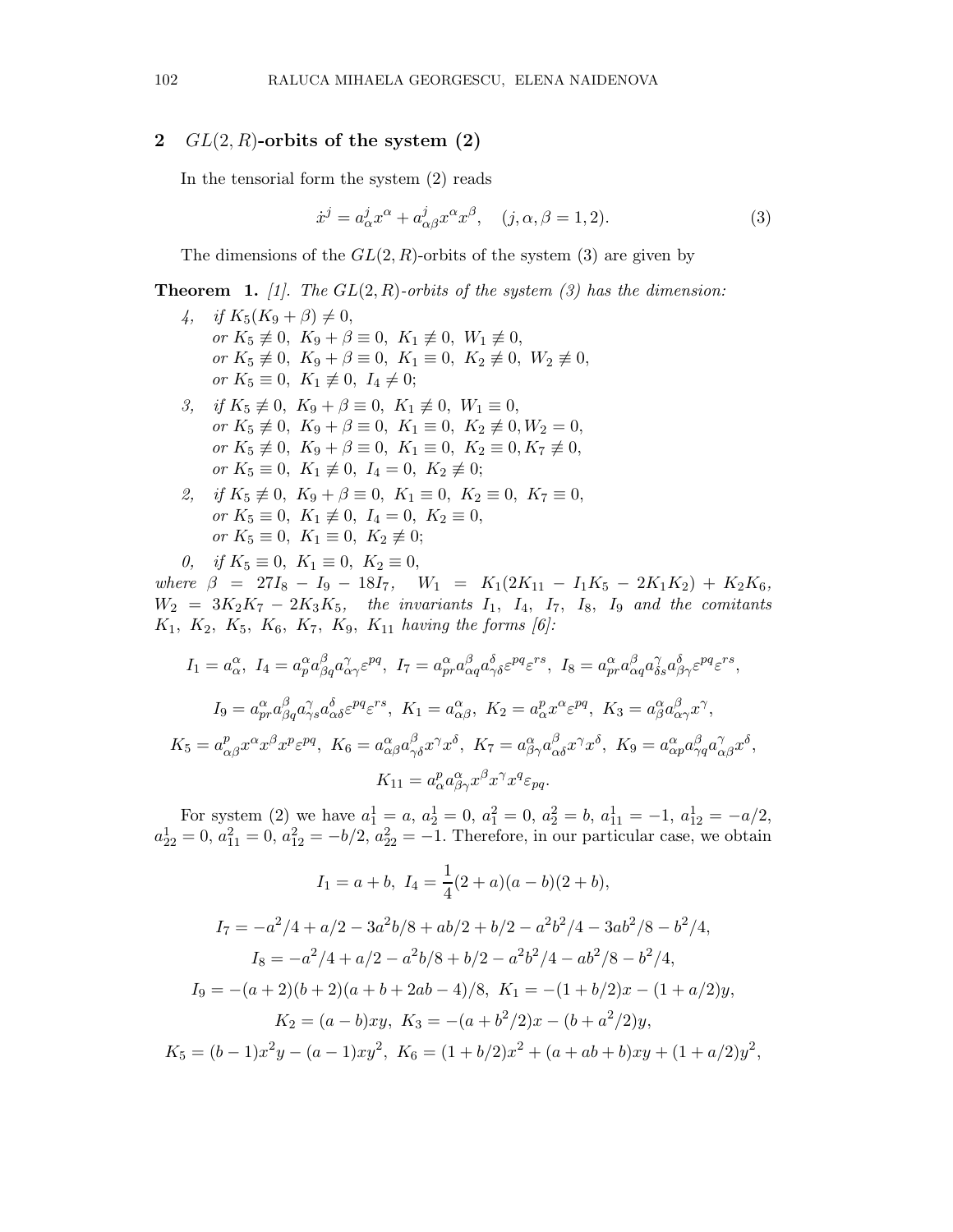$$
K_7 = (1 + b^2/4)x^2 + (a + ab/2 + b)xy + (a^2/4 + 1)y^2,
$$
  
\n
$$
K_9 = (1 - ab/2 - b/2)x - (1 - a/2 - ab/2)y, \quad K_{11} = (b^2 - a)x^2y + (b - a^2)xy^2,
$$
  
\n
$$
\beta = -2(b - 1)^2(a - 1)^2, \quad W_1 = x^2y^2(a + b + 2ab - 4)(a - b)/2,
$$
  
\n
$$
W_2 = (a + 2ab + b^3/4 + 3ab^2/4 - b^2 - 3b)x^3y + (5a^2b/2 - 5ab^2/2 - 2b + 2a)x^2y^2 -
$$
  
\n
$$
-(3a^2b/4 - a^2 + b - 3a + a^3/4 + 2ab)xy^3,
$$

whence, the theorem holds

**Theorem 2.**  $GL(2, R)$ -orbits of the system  $(2)$  has the dimension: 4, if  $a \neq 1$  or  $b \neq 1$ , 2, if  $a = b = 1$ .

## 3 The parametric portrait and the phase portraits for the system (2)

The number and the nature of the equilibrium points of the system (2) are studied in [3]. Namely, from the biological viewpoint  $(x, y > 0)$  and for  $a, b \ge 0$ , in the parametric portrait there are 12 strata (Fig. 1), i.e. there are 12 topological nonequivalent corresponding phase portraits (Fig. 2).

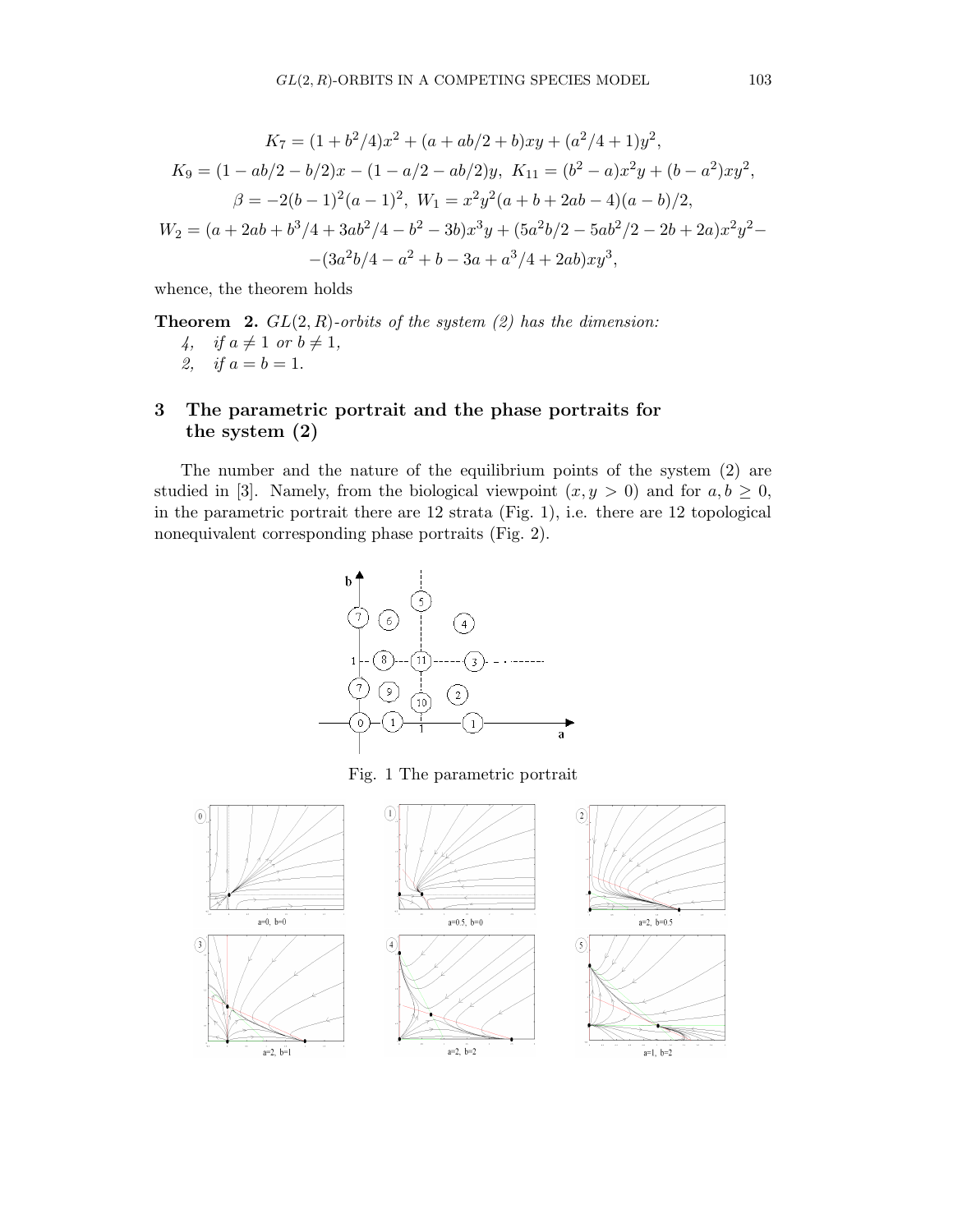

Fig. 2. Phase portraits for (2)

Remark 1. The case 11 in Fig.2 corresponds to the orbit of dimension 2, and the others to the orbit of dimension 4.

### 4 Lie algebras and some first integrals of the system (2)

To complete our algebraic investigation of the system (2), we attempted to construct Lie algebras for each system from Section 3. We supposed that system (2) admits the Lie algebra corresponding to the linear group of transformations having as generator the operator [5]:

$$
X = \xi_1 \frac{\partial}{\partial x} + \xi_2 \frac{\partial}{\partial y},\tag{4}
$$

where

$$
\xi_1 = Ax + By + C, \ \xi_2 = Dx + Ey + F.
$$

It was found that the only system which admits such an algebra correspond to the orbit of dimension 2. One can verify using CSA Mathematica or Maple that the system (2) on the orbit with dimension 4 does not admit such algebra. Similarly we have found that this systems does not admit Lie algebra having as generator the operator (4) with coefficient vectors as follows:

1. 
$$
\xi_1 = A_1 x^2 + A_2 xy + A_3 y^2 + A_4 x + A_5 y + A_6,
$$
  
\n $\xi_2 = B_1 x^2 + B_2 xy + B_3 y^2 + B_4 x + B_5 y + B_6;$ 

2. 
$$
\xi_1 = A_1 x^3 + A_2 x^2 y + A_3 x y^2 + A_4 y^3 + A_5 x + A_6 y + A_7
$$
,  
\n $\xi_2 = B_1 x^3 + B_2 x^2 y + B_3 x y^2 + B_4 y^3 + B_5 x + B_6 y + B_7$ ;

3. 
$$
\xi_1 = A_1 x^4 + A_2 x^3 y + A_3 x^2 y^2 + A_4 x y^3 + A_5 y^4 + A_6 x + A_7 y,
$$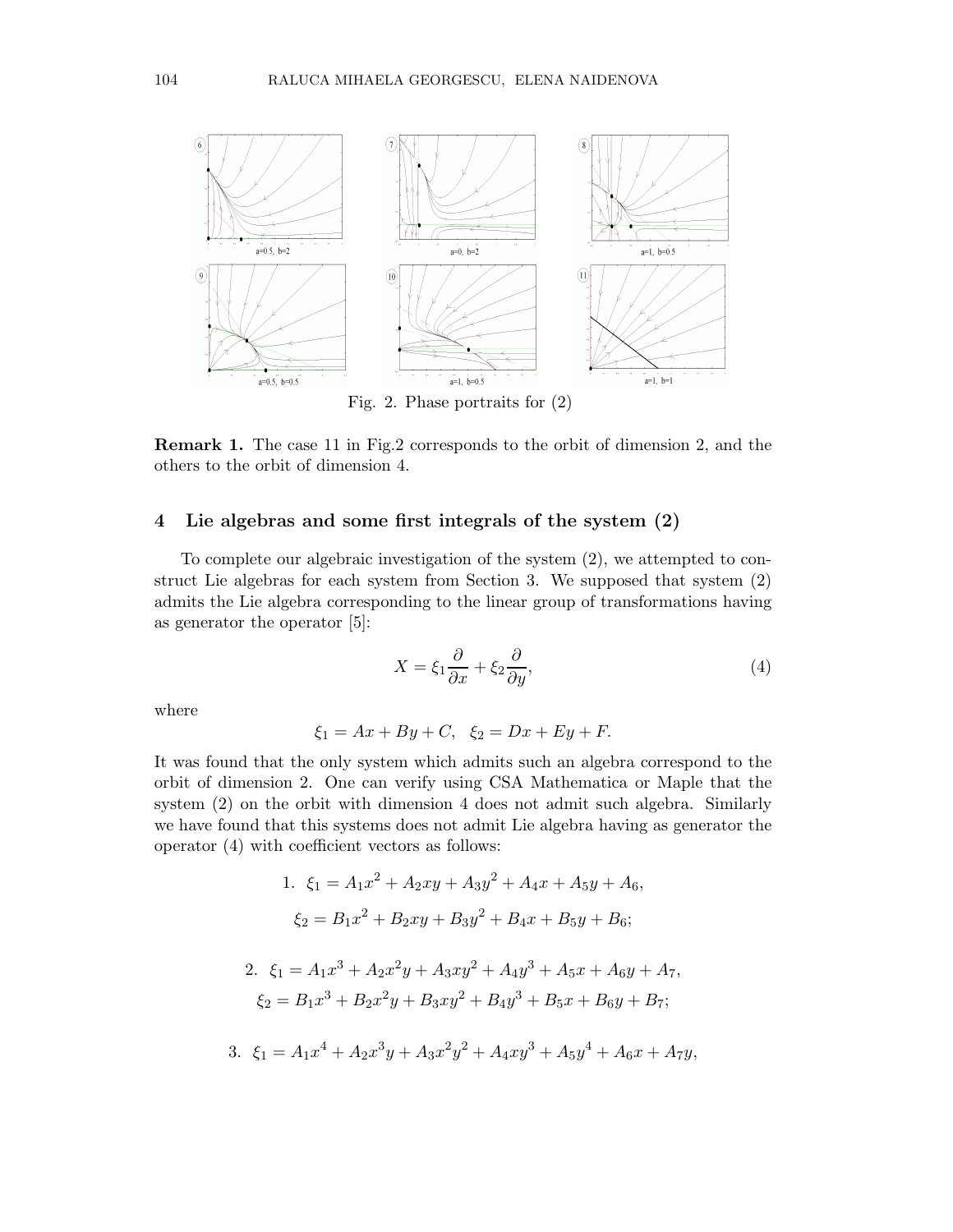$$
\xi_1 = B_1 x^4 + B_2 x^3 y + B_3 x^2 y^2 + B_4 x y^3 + B_5 y^4 + B_6 x + B_7 y;
$$

4. 
$$
\xi_1 = \frac{A_1x + B_1y + C_1}{D_1x + E_1y + F_1}
$$
,  $\xi_2 = \frac{A_2x + B_2y + C_2}{D_2x + E_2y + F_2}$ .

Assume that  $x^1 = x$ ,  $x^2 = y$ . So, following [3] we have considered the cases:

1. The system (2) for  $a = b = 1$  corresponds to the case 11 (Fig.2). As this system is on the orbits with dimension 2, it admits the one-dimensional Lie algebra with operator  $X = -x\frac{\partial}{\partial x} + x\frac{\partial}{\partial y}$ . By means of this operator the first integral  $\mathcal{F}_1 \equiv \frac{y}{x}$  $\frac{b}{x} = C_1$ was found.

2. The system (2) for  $a = b = 0$  corresponds to the case 0 (Fig.2). It admits the first integral  $\mathcal{F}_2 \equiv -\frac{1}{\sqrt{2}}$  $\frac{1}{y} + \frac{1}{x}$  $\frac{1}{x} + C_2 = 0.$ 

3. The system (2) for  $a \neq 0$ ,  $b = 0$  corresponds to the case 1 (Fig.2). It admits the first integral

$$
\mathcal{F}_3 \equiv \left( y^a \left( -\frac{a}{y} \right)^a \Gamma \left( -a, -\frac{a}{y} \right) a x - y^a \left( -\frac{a}{y} \right)^a \Gamma \left( -a \right) a x + e^{\frac{a}{y}} a y^a + C_3 a x -
$$

$$
-e^{\frac{a}{y}} y^a x \right) a^{-1} x^{-1} = 0.
$$

4. The system (2) for  $b \neq 0$ ,  $a = 0$  corresponds to the case 7 (Fig. 2). It admits the first integral

$$
\mathcal{F}_4 \equiv \left( x^b \left( -\frac{b}{x} \right)^b \Gamma(-b) \, by - x^b \left( -\frac{b}{x} \right)^b \Gamma\left( -b, -\frac{b}{x} \right) by -be^{\frac{b}{x}} x^b + C_4 \, by +\n+ e^{\frac{b}{x}} x^b y \right) b^{-1} y^{-1} = 0.
$$

**Remark 2.** The integrals  $\mathcal{F}_1$  -  $\mathcal{F}_4$  can not be expressed by center-affine invariants and comitants of the system (2). Moreover, integrals  $\mathcal{F}_3$ ,  $\mathcal{F}_4$  contain Gammafunctions.

**Remark 3.** For the system with  $ab \neq 0$ ,  $a \neq 1$  and  $b \neq 1$  the authors were not able to find the first integral.

Throughout the paper the Computer Algebra Systems Maple 9.5 and Mathematica 5 were widely used.